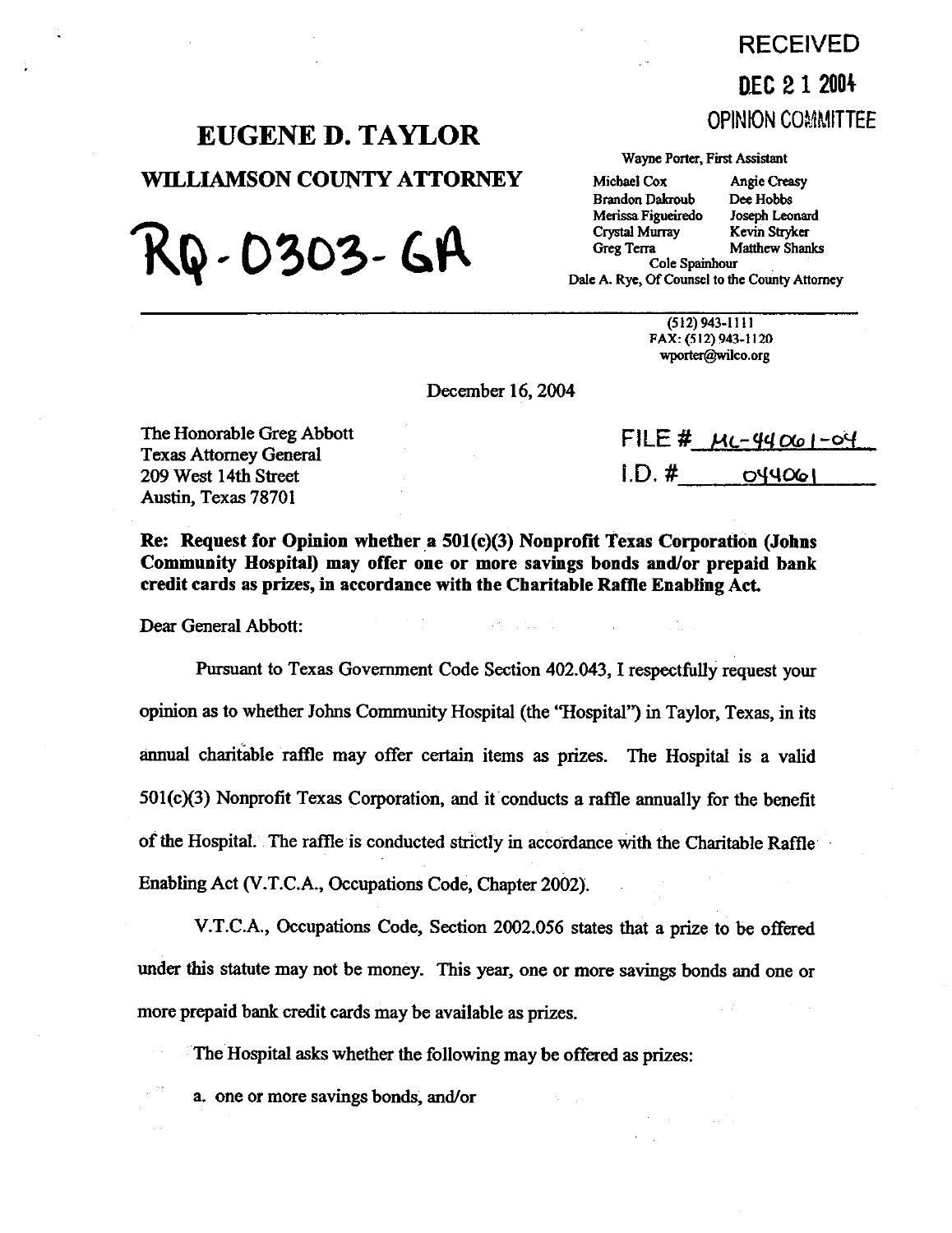b. one or more prepaid bank credit cards.

A brief on this question is attached as Exhibit "A".

Respectfully submitted, Wayne /  $2\pi i$  $\hat{\mu}$ 

Eugene D. Taylor Williamson County, Texas

2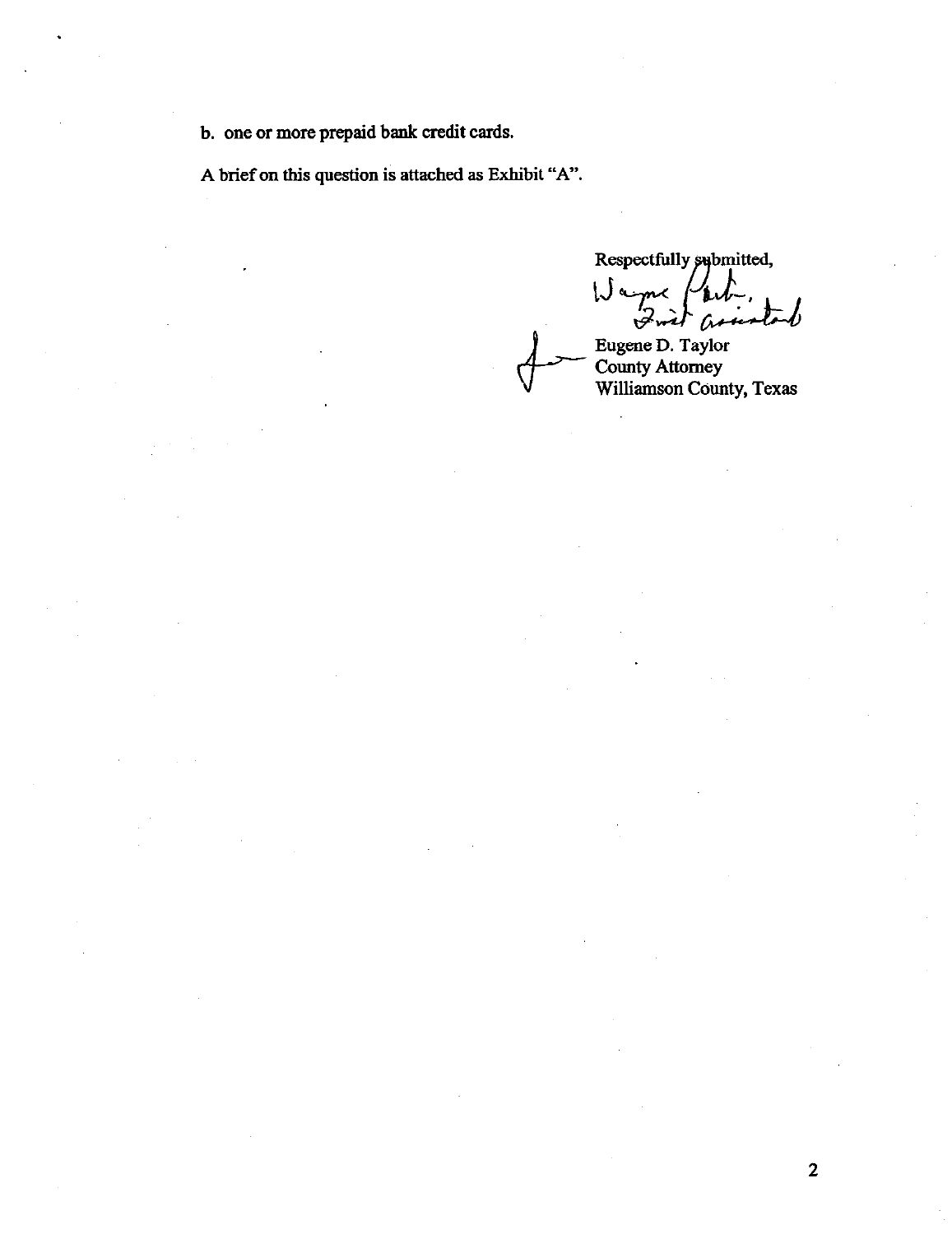## **Brief on question whether a 501(c)(3) Nonprofit Texas Corporation may offer one or more savings bonds and/or prepaid bank credit cards as prizes, in accordance with the Charitable Baftle Enabling Act.**

in Kigara Pau

The Texas Occupations Code,  $\S$  2002.056(a) states that a prize offered or awarded at a raffle may not be money. The term "'money" is not defined in this statute, and words not defined by the legislature are given their ordinary meaning. [Geters v Eagle Ins. Co., 834 S.W.2d 49 (Tex. 1992)], and the ordinary meaning is here assumed.

A savings bond is a nonmarketable security issued by the United States Treasury in relatively small denominations for individual investors. Three categories of bonds are available. Interest on these bonds is exempt from state and local, but not federal, taxation.

Series EE bonds pay a variable interest rate and are sold in denominations as low as \$50 at a 50% discount from face value. They eam interest at 90% of the average yield on five-year Treasury securities for the previous six months. They may be redeemed afler six months, but a three-month interest penalty is assessed for redemptions during the first five years.

The Series I bond pays semiannual interest based on a combination of a fixed rate established by the Treasury and the semiannual inflation rate as measured by changes in the Consumer Price Index. They are issued at face value in amounts that range from \$50 to \$10,000. They have a maturity of 30 years but may be redeemed beginning 6 months after issuance.

The Series HH bond is issued in multiples of \$500 that pays interest every six months. The security has a maturity of ten years but may be redeemed after being held six months. It may be obtained only by swapping the Series EE at its maturity, and is not here under consideration.

Due to their ready convertibility to United States currency, even with restrictions as to time and as to the amount recovered, it would appear that savings bonds are essentially equivalent to cash.

With a prepaid bank credit card, a specific amount of money is paid to purchase the card, which may be redeemed for goods and/or services from entities which accept credit cards in payment. Under some circumstances, currency may be obtained up to the remaining value of the card.

Again, the ready redeemability of the credit card for cash or for the cash equivalent of goods and services makes it virtually equivalent to "money".

A previous opinion of the Attorney General stated 'The purpose of the Act's prohibition is to prevent a charitable raffle from being a gambling or money-making activity for those who purchase a raffle ticket (Gp.Atty.Gen. 1999, No, JC-0111).